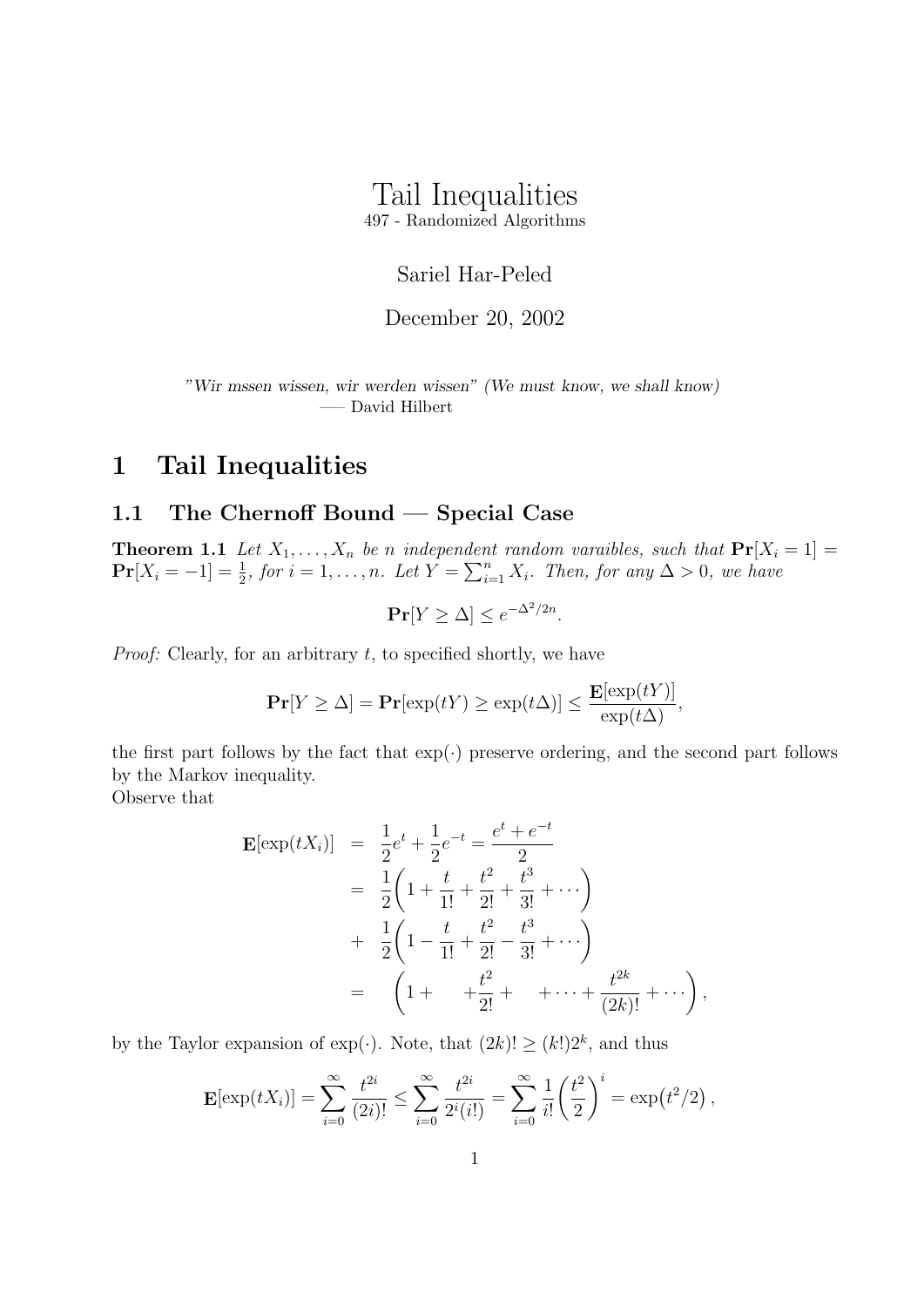again, by the Taylor expansion of  $\exp(\cdot)$ . Next, by the independence of the  $X_i$ s, we have

$$
\mathbf{E}[\exp(tY)] = \mathbf{E}\left[\exp\left(\sum_{i} tX_i\right)\right] = \mathbf{E}\left[\prod_{i} \exp(tX_i)\right] = \prod_{i=1}^{n} \mathbf{E}[\exp(tX_i)]
$$
  

$$
\leq \prod_{i=1}^{n} e^{t^2/2} = e^{nt^2/2}.
$$

We have

$$
\mathbf{Pr}[Y \ge \Delta] \le \frac{\exp(nt^2/2)}{\exp(t\Delta)} = \exp(nt^2/2 - t\Delta)
$$

.

 $\blacksquare$ 

Next, by minimizing the above quantity for t, we set  $t = \Delta/n$ . We conclude,

$$
\mathbf{Pr}[Y \ge \Delta] \le \exp\left(\frac{n}{2}\left(\frac{\Delta}{n}\right)^2 - \frac{\Delta}{n}\Delta\right) = \exp\left(-\frac{\Delta^2}{2n}\right).
$$

By the symmetry of  $Y$ , we get the following:

Corollary 1.2 Let  $X_1, \ldots, X_n$  be n independent random variables, such that  $\Pr[X_i = 1] =$  $\Pr[X_i = -1] = \frac{1}{2}$ , for  $i = 1, ..., n$ . Let  $Y = \sum_{i=1}^{n} X_i$ . Then, for any  $\Delta > 0$ , we have

$$
\Pr[|Y| \ge \Delta] \le 2e^{-\Delta^2/2n}.
$$

**Corollary 1.3** Let  $X_1, \ldots, X_n$  be n independent coin flips, such that  $\Pr[X_i = 0] = \Pr[X_i = 1] = \frac{1}{2}$  for  $i = 1$ ,  $n = Let V = \sum_{i=1}^{n} X_i$ . Then, for any  $\Delta > 0$ , we have  $\frac{1}{2}$ , for  $i = 1, ..., n$ . Let  $Y = \sum_{i=1}^{n} X_i$ . Then, for any  $\Delta > 0$ , we have

$$
\mathbf{Pr}\Big[\Big|Y - \frac{n}{2}\Big| \ge \Delta\Big] \le 2e^{-2\Delta^2/n}.
$$

## 1.2 The Chernoff Bound — General Case

Here we present the Chernoff bound in a more general settings.

#### Question 1.4 Let

1.  $X_1, \ldots, X_n$  - n independent Bernoulli trials, where

$$
Pr[X_i = 1] = p_i
$$
, and  $Pr[X_i = 0] = q_i = 1 - p_i$ .

Each  $X_i$  is known as a Poisson trials.

2. 
$$
X = \sum_{i=1}^{b} X_i
$$
.  $\mu = E[X] = \sum_{i} p_i$ .

Question: Probability that  $X > (1 + \delta)\mu$ ?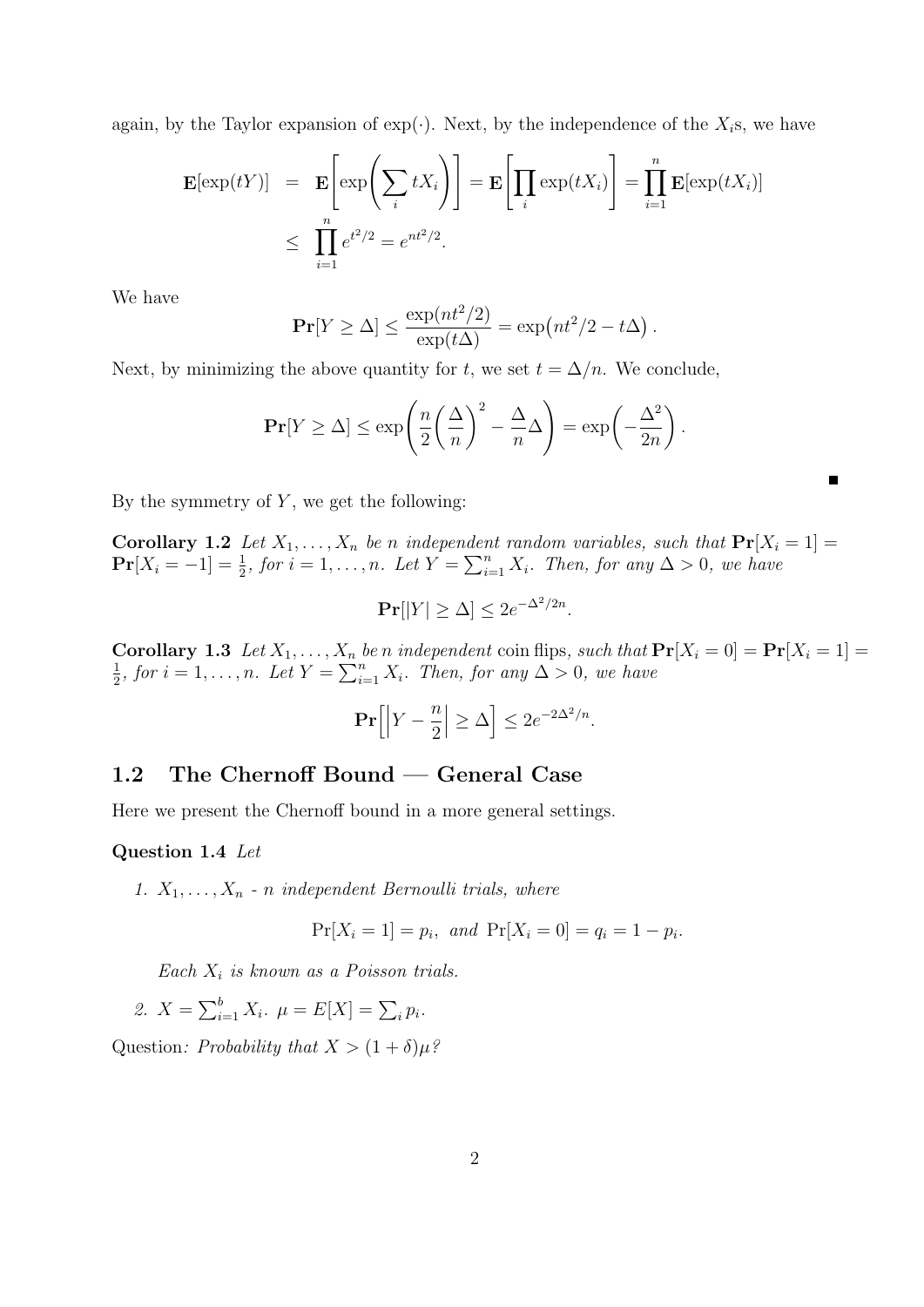**Theorem 1.5** For any  $\delta > 0$ ,

$$
\Pr[X > (1+\delta)\mu] < \left(\frac{e^{\delta}}{(1+\delta)^{1+\delta}}\right)^{\mu}.
$$

Or in a more simplified form, for any  $\delta \leq 2e - 1$ ,

$$
\Pr[X > (1+\delta)\mu] < \exp\left(-\mu\delta^2/4\right),\tag{1}
$$

and

$$
\Pr[X > (1+\delta)\mu] < 2^{-\mu(1+\delta)},\tag{2}
$$

for  $\delta > 2e - 1$ .

Remark 1.6 Before going any further, it is maybe instrumental to understand what this inequality implies. Set all probabilities to be  $p_i = 1/2$ , and set  $\delta = t/\sqrt{\mu}$ . ( $\sqrt{\mu}$  is approximately the standard deviation of X if  $p_i = 1/2$ ) Using very fluffy math, in particular  $e^{\delta} \approx 1 + \delta$ , we get the following:

$$
\begin{aligned} \Pr[|X - \mu| > t\sigma_X] \approx \Pr[X > (1 + \delta)\mu] < \left(\frac{e^{\delta}}{(1 + \delta)^{1 + \delta}}\right)^{\mu} \approx \left(\frac{1 + \delta}{(1 + \delta)^{1 + \delta}}\right)^{n/2} \\ &= \left(\frac{1}{1 + \delta}\right)^{(t/\sqrt{n})n/2} \approx \left(e^{-\delta}\right)^{(t/\sqrt{n})n/2} \\ &= e^{-(t^2/n)n/2} = e^{-t^2} .\end{aligned}
$$

Thus, Chernoff inequality implies exponential decay with the standard deviation, instead of just polynomial (like the Cheby's inequality). We emphasize again that above calculation is incorrect, and should only be interpreted as an intuition of what is going on.

Proof: (of Theorem 1.5)

$$
\Pr[X > (1+\delta)\mu] = \Pr\left[e^{tX} > e^{t(1+\delta)\mu}\right].
$$

By Markov inequality, we have:

$$
\Pr\left[X > (1+\delta)\mu\right] < \frac{E\left[e^{tX}\right]}{e^{t(1+\delta)\mu}}
$$

On the other hand,

$$
E[e^{tX}] = E\left[e^{t(X_1 + X_2 \dots + X_n)}\right] = E\left[e^{tX_1}\right] \dots E\left[e^{tX_n}\right].
$$

Namely,

$$
\Pr\left[X > (1+\delta)\mu\right] < \frac{\prod_{i=1}^{n} E\left[e^{tX_i}\right]}{e^{t(1+\delta)\mu}} = \frac{\prod_{i=1}^{n} ((1-p_i)e^0 + p_i e^t)}{e^{t(1+\delta)\mu}} = \frac{\prod_{i=1}^{n} (1 + p_i(e^t - 1))}{e^{t(1+\delta)\mu}}.
$$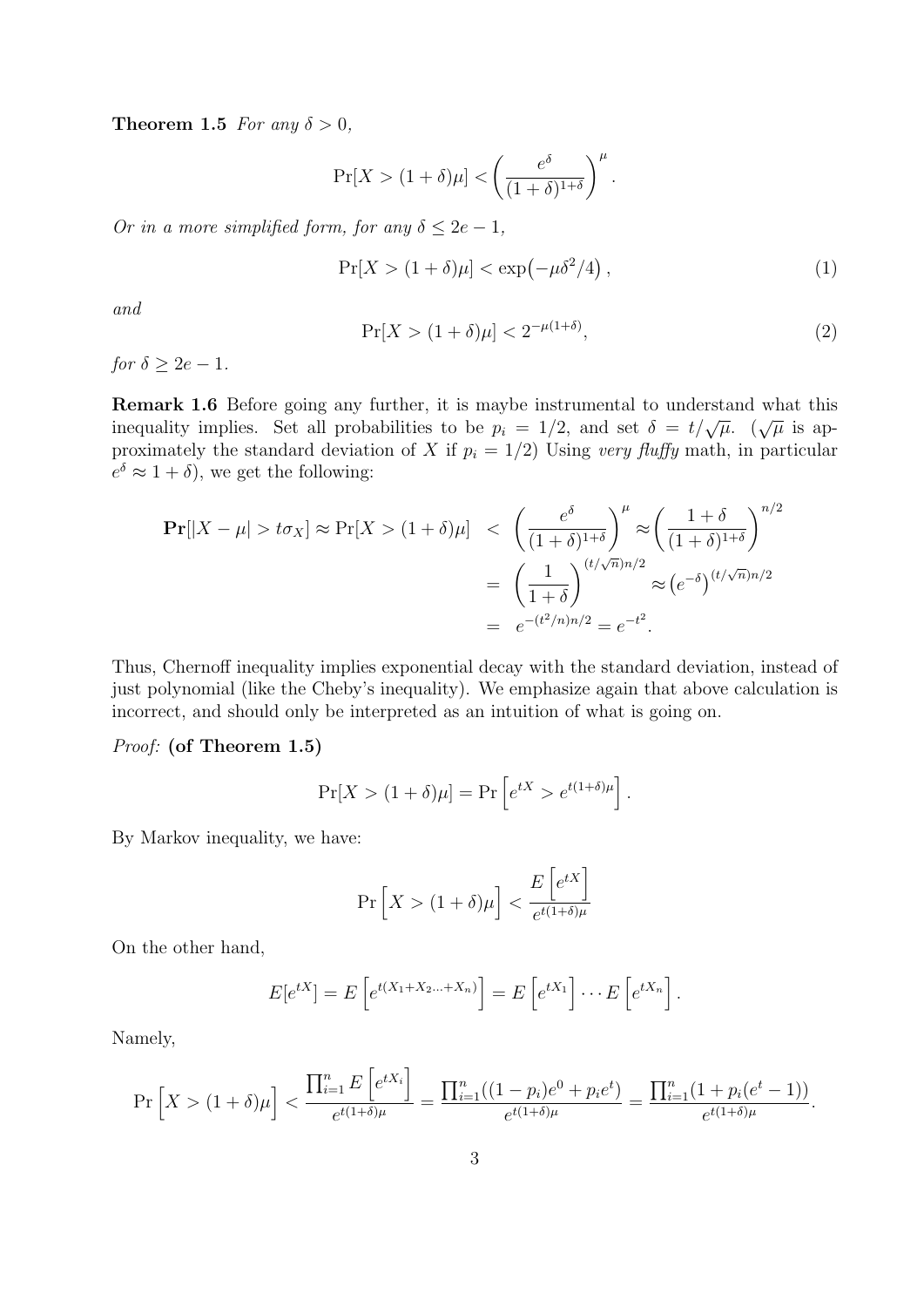Let  $y = p_i(e^t - 1)$ . We know that  $1 + y < e^y$  (since  $y > 0$ ). Thus,

$$
\Pr\left[X > (1+\delta)\mu\right] < \frac{\prod_{i=1}^{n} \exp(p_i(e^t - 1))}{e^{t(1+\delta)\mu}} = \frac{\exp(\sum_{i=1}^{n} p_i(e^t - 1))}{e^{t(1+\delta)\mu}} \\
= \frac{\exp((e^t - 1)\sum_{i=1}^{n} p_i)}{e^{t(1+\delta)\mu}} = \frac{\exp((e^t - 1)\mu)}{e^{t(1+\delta)\mu}} = \left(\frac{\exp(e^t - 1)}{e^{t(1+\delta)}}\right)^{\mu} \\
= \left(\frac{\exp(\delta)}{(1+\delta)^{(1+\delta)}}\right)^{\mu},
$$

if we set  $t = \log(1 + \delta)$ .

For the proof of the simplified form, see Section 1.3.

**Definition 1.7** 
$$
F^+(\mu, \delta) = \left[\frac{e^{\delta}}{(1+\delta)^{(1+\delta)}}\right]^{\mu}
$$
.

Example 1.8 Arkansas Aardvarks win a game with probability 1/3. What is their probability to have a winning season with  $n$  games. By Chernoff inequality, this probability is smaller than

$$
F^+(n/3, 1/2) = \left[\frac{e^{1/2}}{1.5^{1.5}}\right]^{n/3} = (0.89745)^{n/3} = 0.964577^n.
$$

For  $n = 40$ , this probability is smaller than 0.236307. For  $n = 100$  this is less than 0.027145. For  $n = 1000$ , this is smaller than 2.17221 · 10<sup>-16</sup> (which is pretty slim and shady). Namely, as the number of experiments is increases, the distribution converges to its expectation, and this converge is exponential.

**Exercise 1.9** Prove that for  $\delta > 2e - 1$ , we have

$$
F^+(\mu,\delta) < \left[\frac{e}{1+\delta}\right]^{(1+\delta)\mu} \le 2^{-(1+\delta)\mu}.
$$

Theorem 1.10 Under the same assumptions as Theorem 1.5, we have:

$$
\Pr[X < (1 - \delta)\mu] < e^{-\mu \delta^2/2}.
$$

Definition 1.11  $F^-(\mu, \delta) = e^{-\mu \delta^2/2}$ .

 $\Delta^-(\mu, \varepsilon)$  - what should be the value of  $\delta$ , so that the probability is smaller than  $\varepsilon$ .

$$
\Delta^{-}(\mu,\varepsilon) = \sqrt{\frac{2\log 1/\varepsilon}{\mu}}
$$

For large  $\delta$ :

$$
\Delta^+(\mu,\varepsilon)<\frac{\log_2\left(1/\varepsilon\right)}{\mu}-1
$$

 $\blacksquare$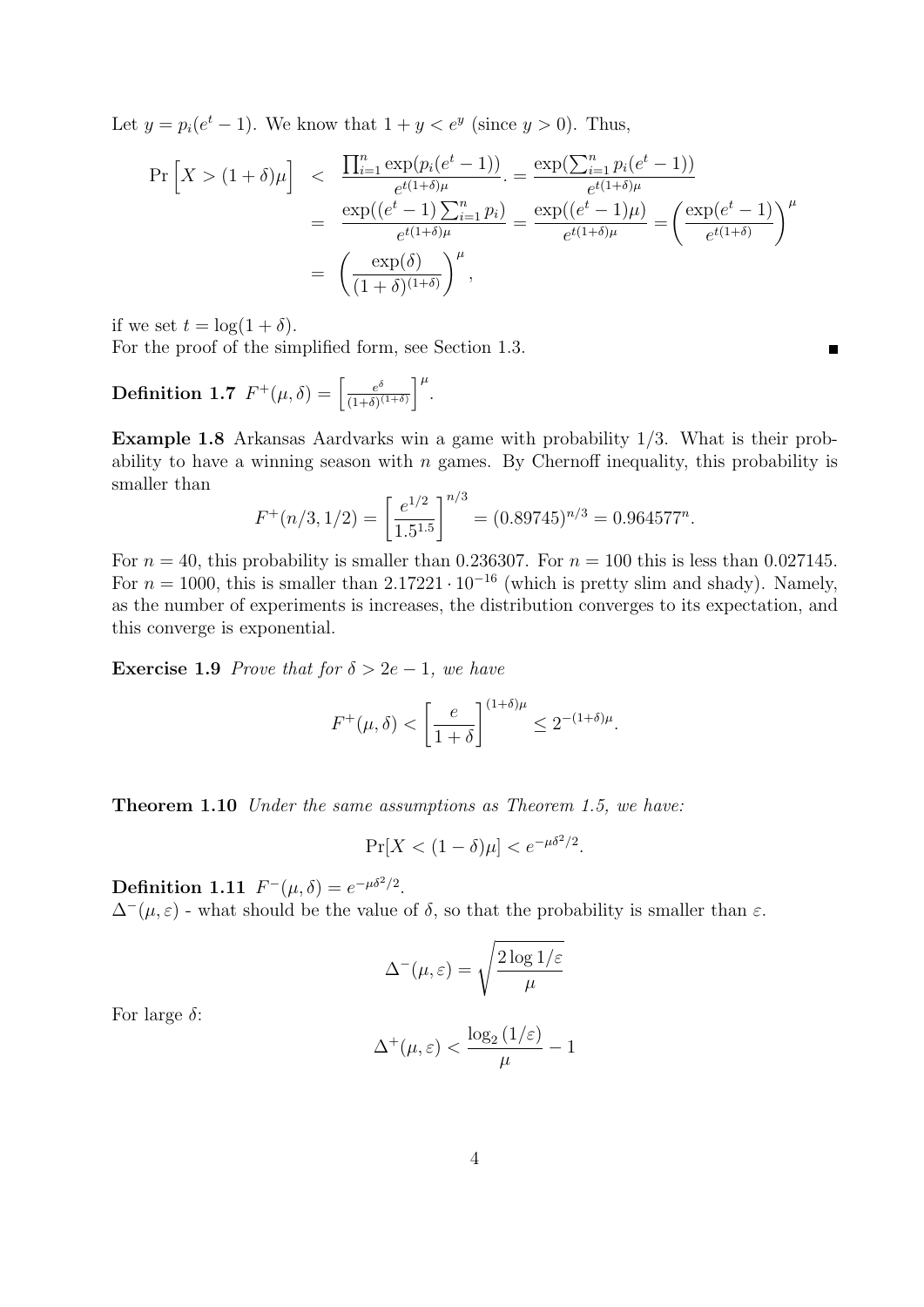### 1.3 A More Convenient Form

*Proof:* (of simplified form of Theorem 1.5) Equation (2) is just Exercise 1.9. As for Equation (1), we prove this only for  $\delta \leq 1/2$ . For details about the case  $1/2 \leq \delta \leq 2e - 1$ , see [MR95]. By Theorem 1.5, we have

$$
\Pr[X > (1+\delta)\mu] < \left(\frac{e^{\delta}}{(1+\delta)^{1+\delta}}\right)^{\mu} = \exp(\mu\delta - \mu(1+\delta)\ln(1+\delta)).
$$

The Taylor expansion of  $\ln(1+\delta)$  is

$$
\delta - \frac{\delta^2}{2} + \frac{\delta^3}{3} - \frac{\delta^4}{4} + \cdot \ge \delta - \frac{\delta^2}{2},
$$

for  $\delta \leq 1$ . Thus,

$$
\Pr[X > (1+\delta)\mu] < \exp\left(\mu\big(\delta - (1+\delta)\big(\delta - \delta^2/2\big)\big)\right) = \exp\left(\mu\big(\delta - \delta + \delta^2/2 - \delta^2 + \delta^3/2\big)\right) \\
\leq \exp\left(\mu\big(-\delta^2/2 + \delta^3/2\big)\right) \leq \exp\left(-\mu\delta^2/4\right),
$$

П

for  $\delta \leq 1/2$ .

# 2 Application of the Chernoff Inequality – Routing in a Parallel Computer

The following is based on Section 4.2 in [MR95].

G: A graph of processors. Packets can be sent on edges.

 $[1, \ldots, N]$ : The vertices (i.e., processors) of G.

 $N = 2<sup>n</sup>$ , and G is a hypercube. Each processes is a binary string  $b_1b_2 \ldots b_n$ .

Question: Given a permutation  $\pi$ , how to send the permutation and create minimum delay?

**Theorem 2.1** For any deterministic oblivious permutation routing algorithm on a network of N nodes each of out-degree n, there is a permutation for which the routing of the permutation takes  $\Omega(\sqrt{N/n})$  time.

**How do we sent a packet?** We use *bit fixing*. Namely, the packet from the i node, always go to the current adjacent node that have the first different bit as we scan the destination string  $d(i)$ . For example, packet from (0000) going to (1101), would pass through (1000), (1100), (1101).

We assume each edge have a FIFO queue. Here is the algorithm:

- (i) Pick a random intermediate destination  $\sigma(i)$  from  $[1, \ldots, N]$ . Packet  $v_i$  travels to  $\sigma(i)$ .
- (ii) Wait till all the packet arrive to their intermediate destination.
- (iii) Packet  $v_i$  travels from  $\sigma(i)$  to its destination  $d(i)$ .

We analyze only (i) as (iii) follows from the same analysis.  $\rho_i$  - the route taken by  $v_i$  in (i).